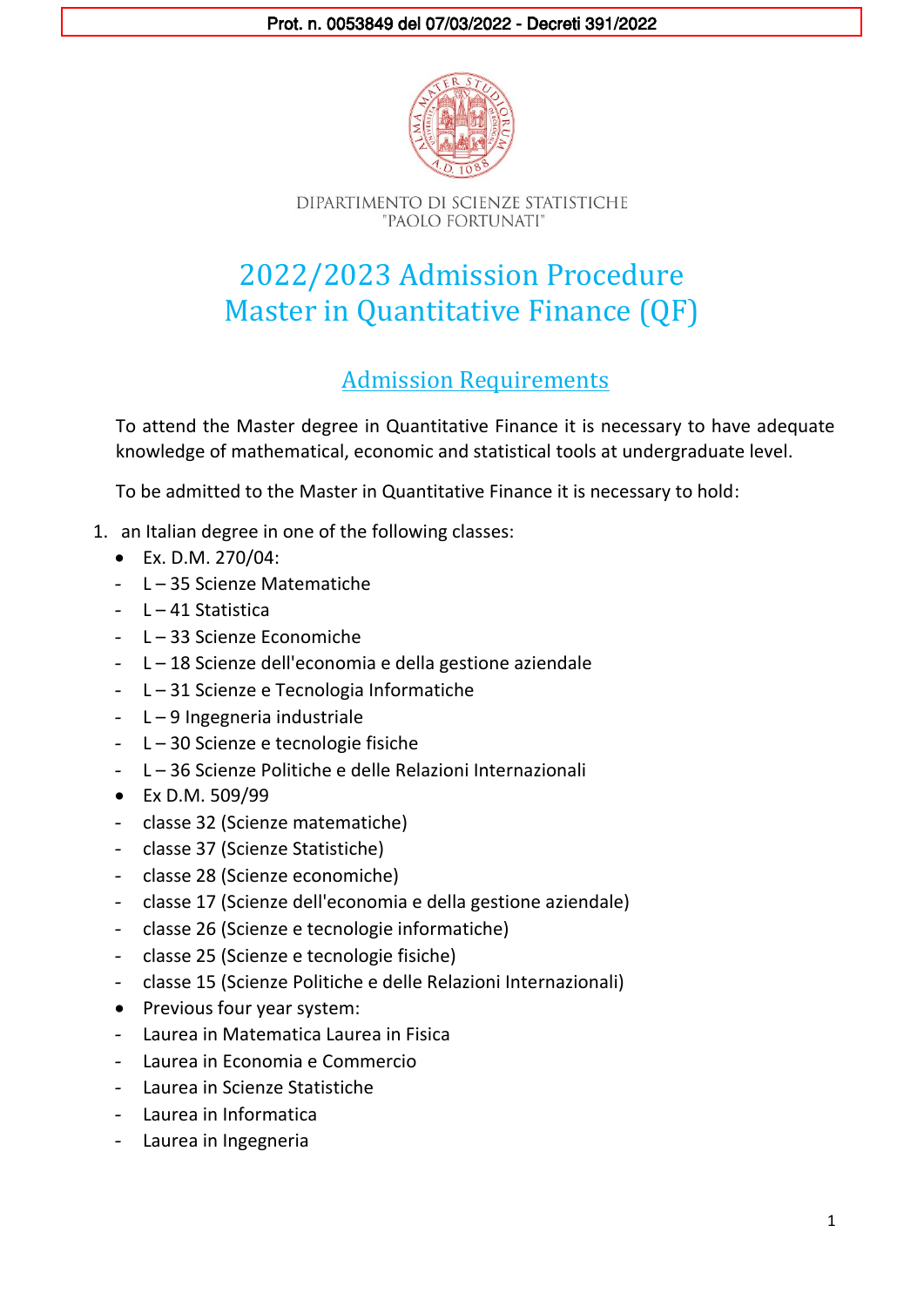

- 2. For applicants failing to fulfil the requirements as in art. 1 an Admission Board will verify whether the student holds the skills and competencies needed on the basis of the curriculum vitae. If the Admission Board recognizes such skills and competencies to be sufficient, it may allow the student to proceed for evaluation as in art. 3.
- 3. In any case, the admission to the Master in QF is conditional on the assessment of the qualifications by an Admission Board. The assessment is made on the basis of the curriculum vitae and the criteria specified below.
- 4. For applicants holding a foreign degree, the Admission Board will ascertain equivalence between the foreign and the Italian degree.

## **Ranking of applicants and admission**

Admission to the Master in Quantitative Finance is conditional on the assessment of the personal qualification by the Admission Board. The assessment is made on the basis of the following criteria:

- 1. Academic merit (it refers to the duration and quality of degree course attended as well as to the final graduation score obtained, if obtained. It also refers to personal statement): **max 75 points**;
- 2. Presentation letter from academics and scholars: **max 20 points**\*;
- 3. English knowledge B2 level is compulsory: **max 5 points**;

Only students who reach **a minimum of 60 points will be admitted and allowed to enrol.**

\*In case the presentation letter is not provided, the student will be assigned 0 points out of 20 to this section.

#### **N.B. The Admission Board may, if necessary, reserve itself the right to invite candidates for a Skype interview.**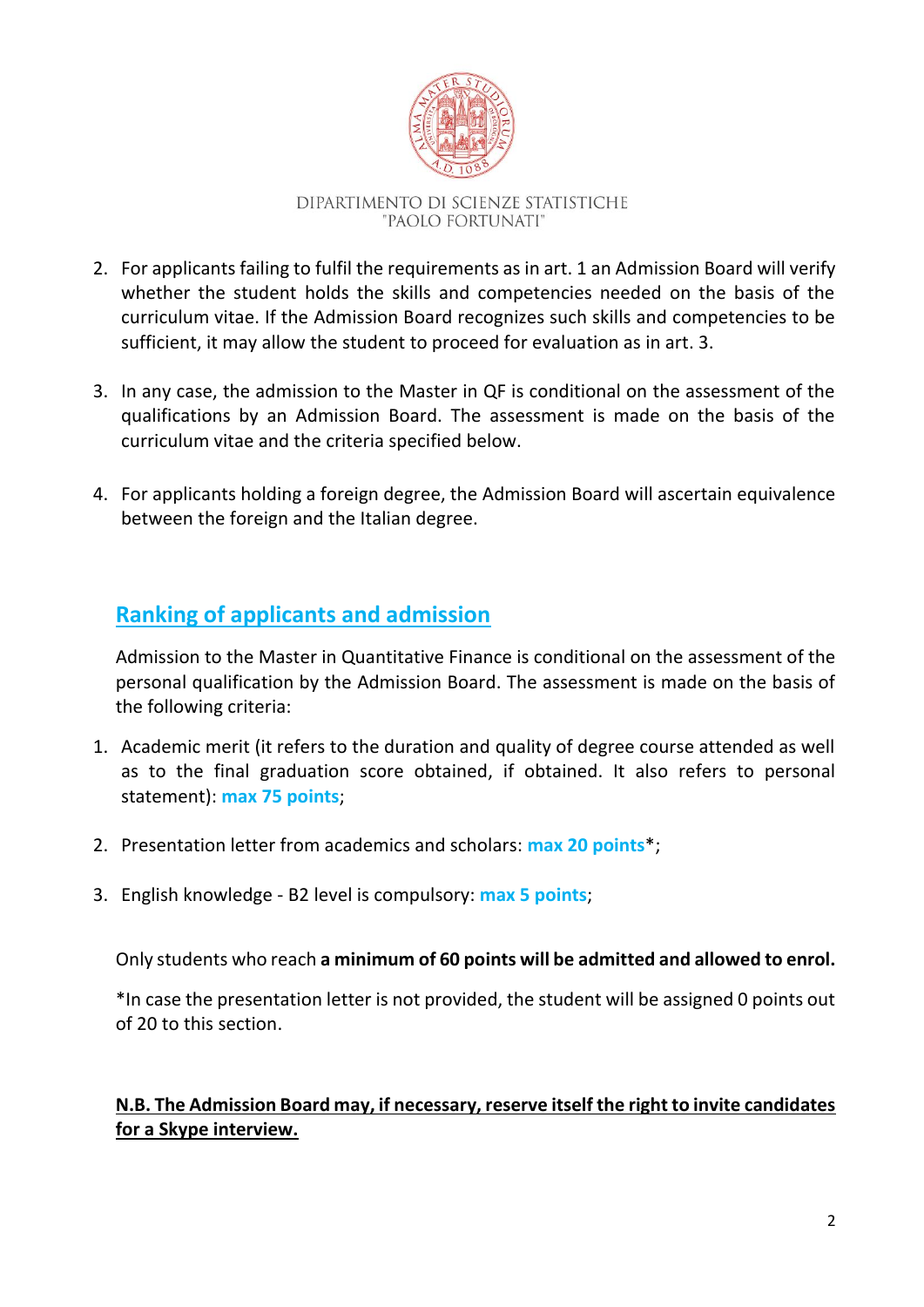

## **Application procedure**

Applications will be evaluated by QF Admission Board according to the application schedule below.

At the end of each intake, a final ranking of applicants is provided and students will be able to check their admission on the [StudentiOnLine](https://cas.unibo.it/cas/login?service=https%3A%2F%2Fstudenti.unibo.it%2Fsol%2Fstudenti%2Fj_acegi_cas_security_check%3Bjsessionid%3D05500AEFA2D19C277525F29C7A521CAD.uri-joss2&cas_aware_sessionid=05500AEFA2D19C277525F29C7A521CAD.uri-joss2) website.

| <b>QF APPLICATION SCHEDULE 2022/2023</b> |                                  |                                  |                                  |                          |                                     |
|------------------------------------------|----------------------------------|----------------------------------|----------------------------------|--------------------------|-------------------------------------|
| <b>Intake</b>                            | <b>Opening of</b><br>application | <b>Closing of</b><br>application | <b>Publication of</b><br>results | Open to<br><b>Non EU</b> | Open to EU<br>and EU<br>assimilated |
| <b>First</b>                             | 8 March 2022                     | 4 April 2022<br>h 11:00 am CET   | 29 April 2022                    | <b>YES</b>               | <b>YES</b>                          |
| <b>Second</b>                            | 4 April 2022                     | 4 May 2022<br>h 11:00 am CET     | 31 May 2022                      | <b>YES</b>               | <b>YES</b>                          |
| <b>Third</b>                             | 1 June 2022                      | 4 July 2022<br>h 11:00 am CET    | 26 July 2022                     | <b>NO</b>                | <b>SI</b>                           |

**EU students and students with an equivalent status (EU assimilated)**

- EU-students are citizens holding any of the nationalities of the Member States
- Students with an equivalent status to the EU students (EU assimilated):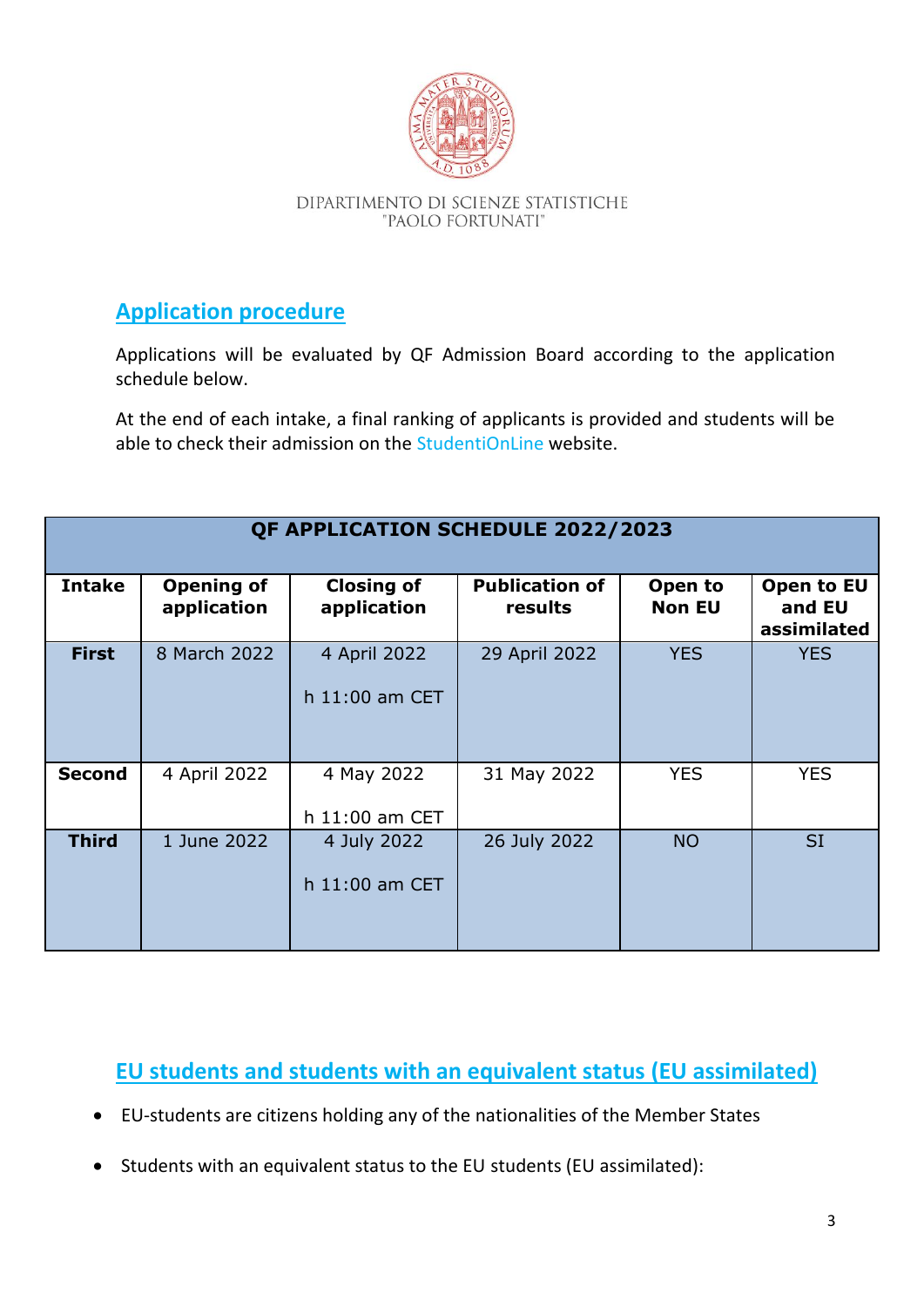

#### please, visit the [International Desk website](https://www.unibo.it/en/international/Who-are-international-students)

EU students and students with an equivalent status can apply at every intake, according to the scheduled deadlines (see the schedule above).

**The same application will be evaluated only once and it will not be taken into consideration again in case of submission in one of the following intakes, even if it contains additional elements compared to the previous one**.

Only incomplete applications (**due to the lack of compulsory attachments**), and therefore not evaluated by the Commission, can be submitted once again within another intake.

### **Non-EU students**

 *Non-EU students are foreign citizens from states not belonging to the European Union who are resident abroad at the time of applying for university admission and who are not legally classified as equivalent to Italian/European citizens.*

Non-EU students may apply at the first intake on the basis of the scheduled deadline (see the schedule above). Should the available positions be not fully covered after the first intake, the second intake will be opened to Non-EU students too.

Non-EU students have to comply with the provisions of the Italian Minister of Foreign Affairs [\(http://www.studiare-in-italia.it/studentistranieri/index.html\)](http://www.studiare-in-italia.it/studentistranieri/index.html) bearing in mind that the deadlines for the COMPULSORY pre-enrolment procedure at the Embassy may expire before the publication of the second intake's results.

**The same application will be evaluated only once and it will not be taken into consideration again in case of submission in one of the following intakes, even if it contains additional elements compared to the previous one**.

Only incomplete applications (**due to the lack of compulsory attachments**), and therefore not evaluated by the Commission, can be submitted once again within another intake.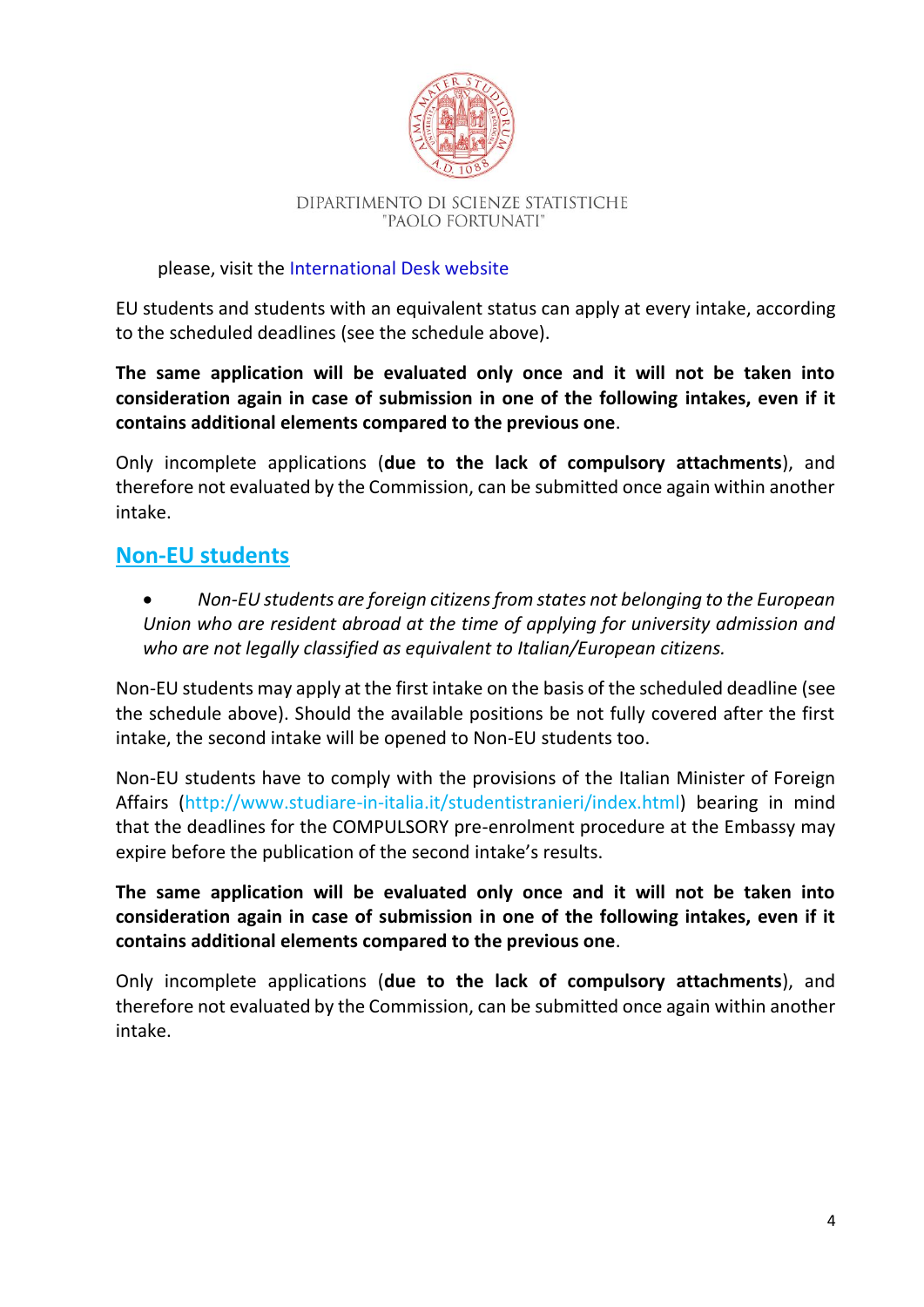

## **How to submit the application**

#### **First Step (necessary only if you do not have a UNIBO account):**

- 1. Connect to [StudentiOnLine](https://studenti.unibo.it/sol/welcome.htm?siteLanguage=en) to create your personal User ID and Password by clicking on "Se non sei ancora registrato". It is now possible to switch to English language, if necessary ("If you have not yet registered");
- 2. Register by filling out the required fields. In case you are a foreign student and you do not have an Italian Tax ID (Codice Fiscale), you can click on "International students registration" and fill out the form to obtain your User ID and Password;
- 3. After your first access you will be asked to change your password. Please remember your ID and Password as they will be always required to access your profile.

#### **Second Step (User ID and Password required)**

- 1. Connect to [StudentiOnLine](https://cas.unibo.it/cas/login?service=https%3A%2F%2Fstudenti.unibo.it%2Fsol%2Fstudenti%2Fj_acegi_cas_security_check%3Bjsessionid%3D631A258BF1315F2E5031D8A156D359B3.uri-joss4&cas_aware_sessionid=631A258BF1315F2E5031D8A156D359B3.uri-joss4) by using the username and password (see "first step"); and Switch to the English Version, if necessary.
- 2. Click on "[Admission application](https://studenti.unibo.it/sol/studenti/provaAmmissione.htm)" (Richiesta di ammissione)";
- 3. Select "Second cycle degree programme" (Laurea magistrale) and click next;
- 4. Select "Quantitative Finance" (QF) and click next;
- 5. Attach the required documents in pdf format.

#### **NOTES:**

There is no need to send the documents to the Offices by mail or other means.

No admission fees are required for the selection procedure.

The "Entrance exam" consists in the evaluation of the submitted documents and, if required by the commission, a Skype interview.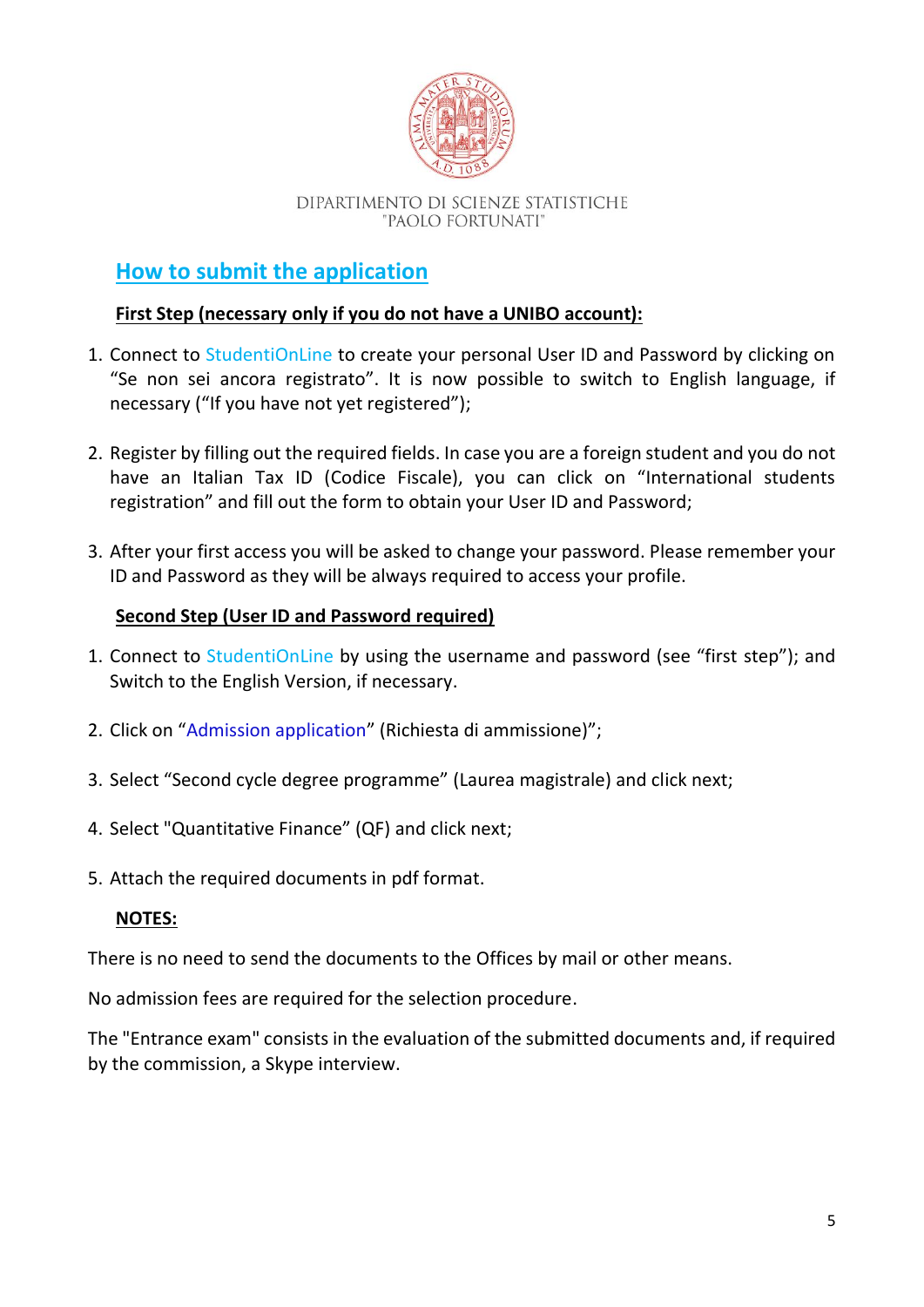

## **Required documents**

The application must include in pdf format the following documents:

- 1. Photocopy of a valid Passport or Identity Card;
- 2. Curriculum Vitae in English: using the QF CV format is compulsory;
- 3. Statement of Purpose in English (max. 1600 characters, including letters, numbers, spaces and punctuation: using the QF letter format is compulsory);
- 4. One or two reference letters from academics and scholars: format not available **see note a)**;
- 5. Transcripts: list of exams and grades achieved- **IMPORTANT to see note b);**
- 6. Proof of English proficiency**: see note c);**
- 7. For NON-EU citizens: a copy of your valid permit of stay, in case you already have it.

#### **NOTES:**

- a) The student must indicate the email address of the teachers in the specific section. They will receive an email with the link to the on-line system in order to upload the reference letter in pdf format. The link is personal and cannot be used by more than one teacher. **At the end of each intake, only complete applications including all the compulsory documents will be evaluated. The only exception concerns the lack of reference letter: in this case, the application will be evaluated but the candidate will receive ZERO point out of 20 as for the criteria "reference letter".**
- b) Non-EU students have to provide a certificate with exams and grades obtained (transcript). Candidates holding a degree obtained in Italy, EU and students with an equivalent status have to provide a declaration of graduation with exams and grades obtained. Candidates graduated at the University of Bologna have to fill out the **Form F**.
- c) The minimum level of proficiency in English to be considered for admission is B2. It can be consider fulfilled with one of the following cases: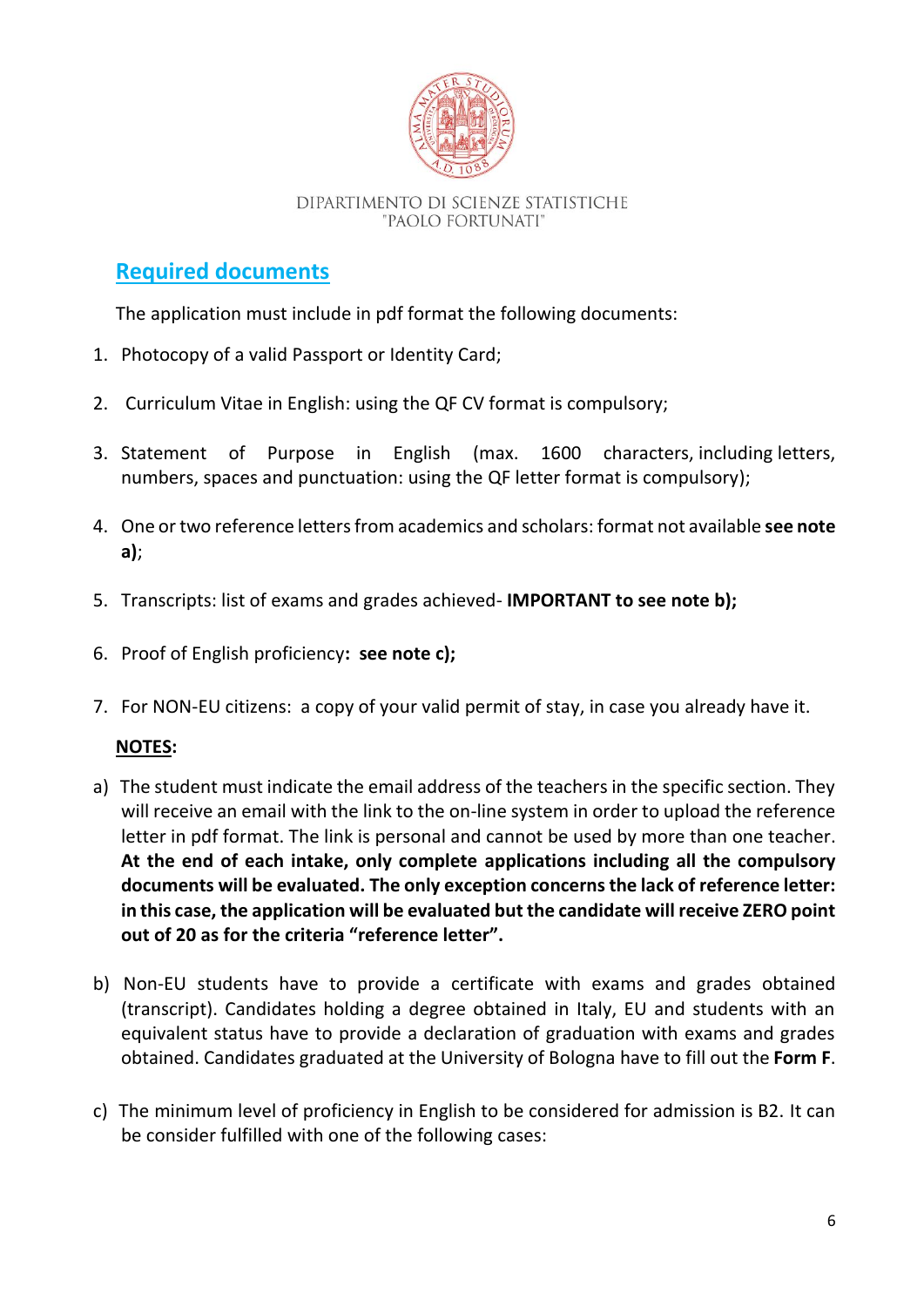

- Certification by the Centro Linguistico di Ateneo (CLA)
- English Language certification among the following: TOEFL, ISE, IELTS, CAMBRIDGE EXAM SUITE. A table of correspondence is available at this page <http://www.cla.unibo.it/idoneita-linguistica/equipollenza-dei-titoli-1>
- Other international recognised English Language certification that the Admission Board might deem appropriate
- B2 level English exam in their Bachelor's study plan
- Certification of working/studying experience in English-speaking countries (internship, exchange programme, winter/summer school, etc.)
- Certification of working/studying experience in non-English speaking countries but in which English was required and used as working language (internship, exchange programme, etc.)
- OLS Test in English obtaining the B2 level
- Holding a degree completely taught in English
- English native speaker

Candidates are asked to fill FORM G indicating their own situation and attach to it any useful document that can certify their declaration or be of any help in evaluating their English proficiency.

Warning: English proficiency consists in the evaluation of the submitted documents. A declaration without any document attesting its value may be judged incomplete.

English sitting exams are not provided!

#### **In case one of the above attachments is missing, the application will not be evaluated**  (except for NOTE a).

#### **All the documents requested must be provided within the intake deadline.**

## **Other (-not compulsory) documents:**

- 1. Copy of the University degree provided by the Institution/University;
- 2. Translation into Italian or English of the degree obtained for students with a foreign degree;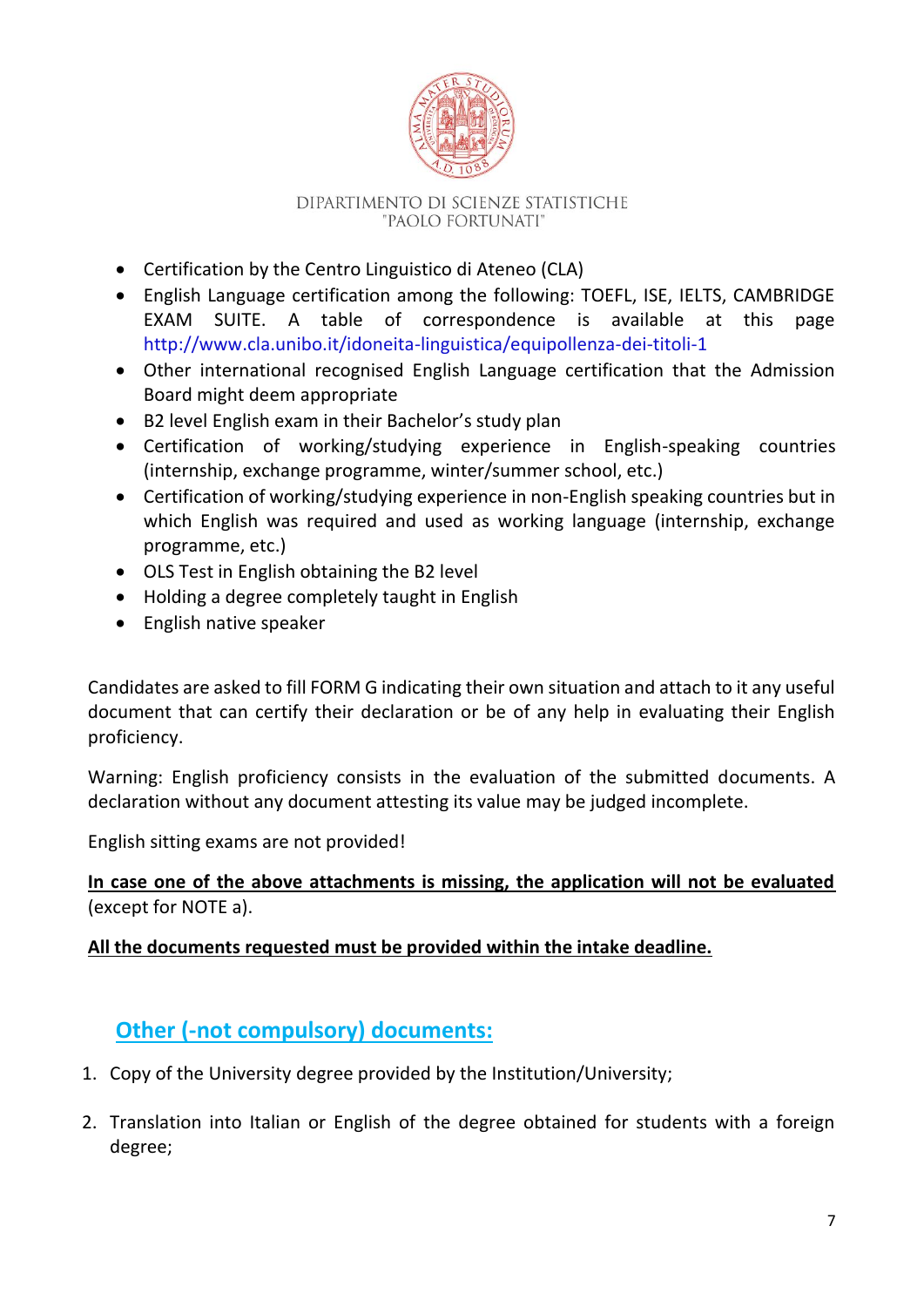

- 3. Declaration of Value for students with a non-Italian degree (issued by the competent Italian Representation abroad);
- 4. Any other document not included above and that could be relevant for evaluation purposes. It is highly recommended to attach documentation certifying educational activities or competencies acquired by the candidate (e.g. **GRE - Graduate Record Examination certificate**, **GMAT - Graduate Management Admission Test**, Summer Schools attendance, specialisation courses…).

## **EU and NON- EU students with a foreign degree**

Once admitted, EU and Non-EU students with a foreign degree must contact the Italian Embassy or the Consulate offices in the country where the diploma was awarded for:

- 1. The pre-enrolment procedure (only for NON-EU students);
- 2. Get hold of the Declaration of Value of their degree (and of the other required documents);
- 3. Get hold of a valid visa (only for NON-EU students).

Deadlines for pre-enrolment are established by each Embassy/Consulate, therefore it is better to contact them as soon as possible.

Further information on: <https://www.studiare-in-italia.it/studentistranieri/>

**VERY IMPORTANT**: Students are admitted to enrolment conditionally on the legal validity of their first degree and on the possession of a visa for study reasons (only for NON-EU students). Therefore, enrolment is subject to the full compliance of the above procedure.

## **For all admitted students**

Students can enroll from July 21<sup>st</sup> until October 27<sup>th</sup> 2022.

Late enrolment (from October 28<sup>th</sup> to November 24<sup>th</sup>) is possible under payment of a fine (from 50 to 100 €).